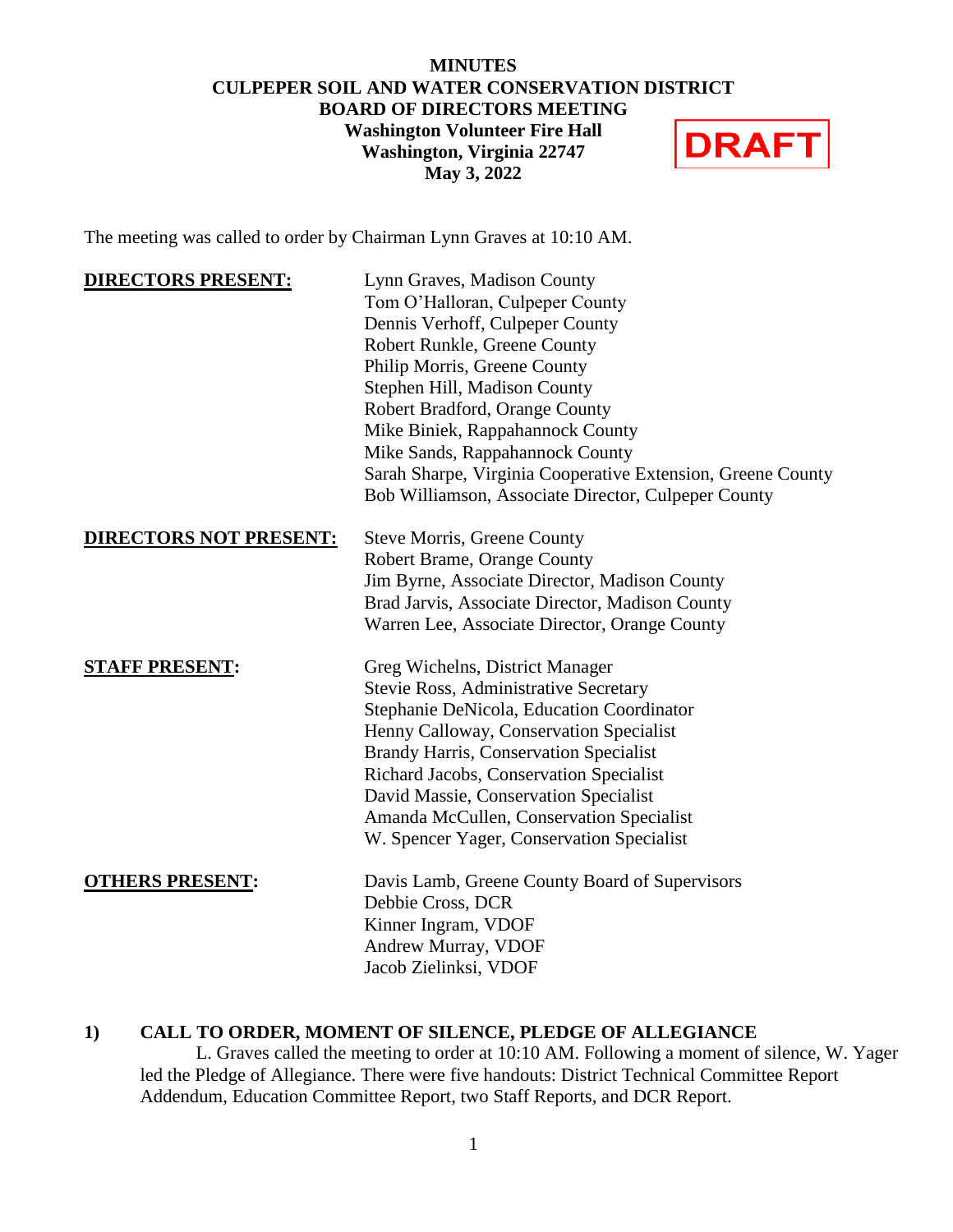### **2) DRAFT MINUTES**

L. Graves called for approval of the substance of the April 5, 2022, Draft District Board Meeting Minutes and for any substantive corrections or additions. M. Sands moved to approve the minutes as presented. S. Hill seconded the motion. (M. Sands, S. Hill, unanimous)

### **3) AGENDA APPROVAL**

L. Graves called for Agenda approval. The Technical Committee Report was removed from the Consent Agenda and placed on the Agenda as 5.1. Litigation was added to the Closed Session. R. Bradford moved to adopt the Agenda as modified. T. O'Halloran seconded the motion. (R. Bradford, T. O'Halloran, unanimous)

### **4) CONSENT AGENDA**

Consent Agenda adopted as modified.

# EDUCATION COMMITTEE REPORT OPERATIONS COMMITTEE REPORT TREASURER'S REPORT NRCS CONSERVATION PLANS

| Culpeper                 | 7.4 Acres  | EQIP- Nutrient Management, Cover Crop, Irrigation Pipeline |
|--------------------------|------------|------------------------------------------------------------|
|                          |            | and Micro Irrigation System                                |
| Culpeper                 | 7.4 Acres  | <b>EQIP-</b> Irrigation Water Management Design            |
| Madison                  | 1 Acre     | <b>EQIP-Cover Crop</b>                                     |
| Madison                  | 45.7 Acres | Cover Crop Hayland Planning                                |
| Orange                   | 167 Acres  | EQIP-Water System, Prescribed Grazing, Waste Storage       |
|                          |            | Facility, Fence and Access Control, Pasture Planting       |
| Rappahannock 106.3 Acres |            | Brush Management, Weed Control, Pasture Planting           |
| Rappahannock 24 Acres    |            | EQIP- Brush Management, Herbaceous Weed Control, Forest    |
|                          |            | Stand Improvement, Tree Planting                           |

# **5) ADDITIONS TO AGENDA**

## **5.1) TECHNICAL COMMITTEE REPORT**

R. Bradford introduced the Technical Committee Report Additions, bringing attention to the last section of the Report which included proposed Cover Crop Cost Increases per the request of DCR. No one had any questions or concerns on this matter.

R. Bradford requested approval for the Technical Committee to accept bids and make an award for Dam Maintenance on behalf of the Board.

## **TECHNICAL COMMITTEE REPORT WITH ADDITIONS:**

### **April 19, 2022 Technical Committee Meeting Minutes (Updated)**

Present: Robert Bradford, Chairman; Lynn Graves, Madison; Tom O'Halloran, Culpeper; Robert Runkle, Greene; Greg Wichelns, District Manager; Spencer Yager, Conservation Specialist; Amanda McCullen, Conservation Specialist; Kendall Dellinger, Conservation Specialist; Brandy Harris, Conservation Specialist; Henny Calloway, Conservation Specialist

#### *Items in italics were added at the May 3, 2022 Board Meeting in Rappahannock County, Virginia*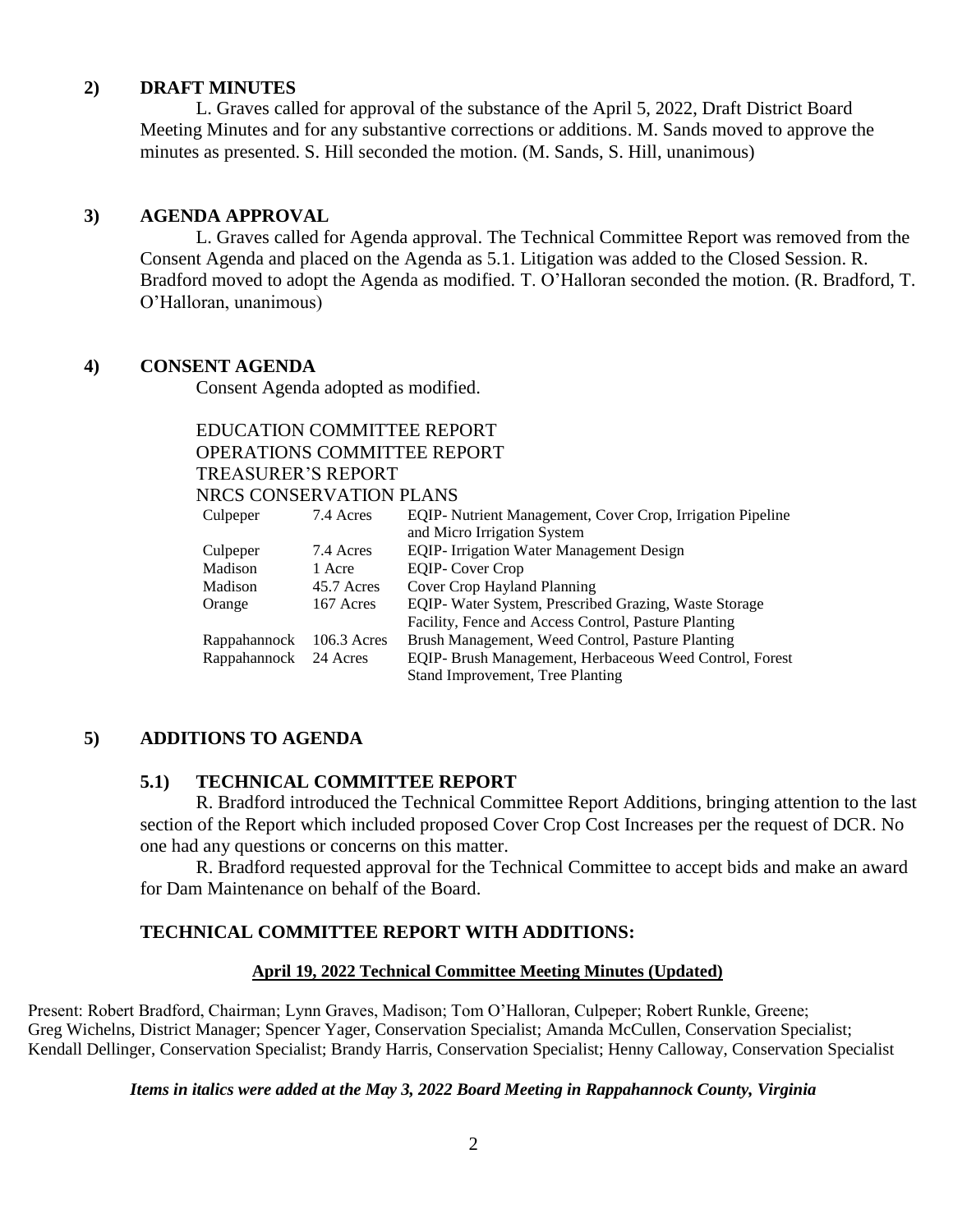1) The following BMP applicants have been approved by the Technical Committee for funding. All applications were thoroughly screened for compliance with Priority Recruitment Guidelines. All met at least two of the priority criteria.

| Practice  | Fund             | Participant                    | Contract   | <b>Instance</b> | County         |               | Amount           |              | Tax Credit                                          |
|-----------|------------------|--------------------------------|------------|-----------------|----------------|---------------|------------------|--------------|-----------------------------------------------------|
| CCI-SL-6W | <b>2022 VACS</b> | Carl Michael Koontz            | 07-22-0367 | 475507          | Orange         | $\mathcal{S}$ | 9,165.28         | $\sqrt{3}$   | 0.00                                                |
| CCI-SL-6W | <b>2022 VACS</b> | <b>Ronald Haney</b>            | 07-22-0373 | 475581          | Orange         | $\mathcal{S}$ | $7,750.00$ \$    |              | 0.00                                                |
| $NM-5N$   | <b>2022 VACS</b> | <b>Somerset Plantation Inc</b> | 07-22-0262 | 475146          | Orange         | $\mathcal{S}$ | $1,876.80$ \ \\$ |              | 0.00                                                |
| SL-6W     | <b>2022 VACS</b> | M & W Cattle Co.               | 07-22-0372 | 475577          | Orange         | \$            | $28,162.50$ \$   |              | 115.63                                              |
| SL-6W     | <b>2022 VACS</b> | MhicGuaigan Firme              | 07-22-0349 | 473176          | Greene         |               | 51,154.00        | <sup>S</sup> | 587.63                                              |
| $SL-6W$   | <b>2022 VACS</b> | Aaron G. Elmore                | 07-22-0359 | 474686          | Orange         | \$.           | $26,418.00$ \\$  |              | 0.00                                                |
| SL-6W     | <b>2022 VACS</b> | Lohr Farm                      | 07-22-0323 | 473203          | Madison        | S             | 54,570.06   \$   |              | 0.00                                                |
| $SL-10$   | <b>2022 VACS</b> | <b>Brent Scott</b>             | 07-22-0362 | 469916          | Culpeper       | \$            | $1,319.25$ \\$   |              | 0.00                                                |
| $SL-10$   | <b>2022 VACS</b> | <b>Anthony Holdan Snow</b>     | 07-22-0348 | 474491          | Orange         | \$            | $4,560.75$ \\$   |              | 0.00                                                |
| $SL-10$   | <b>2022 VACS</b> | John C. Lynch                  | 07-22-0370 | 475565          | Madison        | \$            | $3,750.00$ \\$   |              | 0.00                                                |
| $SL-10$   | <b>2022 VACS</b> | Carl Michael Koontz            | 07-22-0368 | 475509          | Orange         | $\mathcal{S}$ | $12,750.00$ \\$  |              | 0.00                                                |
| $SL-10$   | <b>2022 VACS</b> | <b>Raymond Mills</b>           | 07-22-0374 | 475583          | Culpeper       | \$            | $4,500.00$ \ \\$ |              | 0.00                                                |
| CCI-SL-6W | <b>2022 VACS</b> | 10 Gables Farm LLC             | 07-22-0382 | 476272          | Madison        |               | $797.50$ \\$     |              | 0.00                                                |
| SL-6N     | 2022 VACS        | 10 Gables Farm LLC             | 07-22-0381 | 476271          | Madison        | \$            | $10,586.63$ \$   |              | 882.22                                              |
| SL-6N     | <b>2022 VACS</b> | Gordon Waters                  | 07-22-0089 | 433174          | Rappahannock   | \$            | $3,600.00$ \$    |              | 900.00                                              |
| $SL-6W$   | 2022 VACS        | Henshaw & Sons Farm LLC        | 07-22-0378 | 475535          | Madison        |               | $25,459.44$ \$   |              | 55.24                                               |
| $SL-6W$   | 2022 VACS        | Henshaw & Sons Farm LLC        | 07-22-0379 | 475534          | <b>Madison</b> |               | $10,490.60$ \$   |              | 0.00                                                |
| $SL-6W$   | 2022 VACS        | Henshaw & Sons Farm LLC        | 07-22-0380 | 475533          | <b>Madison</b> | \$            | $18,733.51$ \$   |              | 0.00                                                |
| $SL-6W$   | 2022 VACS        | <b>Richard Bennett</b>         | 07-22-0191 | 468034          | Culpeper       | \$            | $19,087.50$ \$   |              | 0.00                                                |
| $SL-7$    | 2022 VACS        | <b>Richard Bennett</b>         | 07-22-0191 | 475566          | Culpeper       |               | $2,905.60$ \$    |              | 181.60                                              |
| $SL-11$   | 2022 VACS        | Jack Cintorino                 | 07-22-0377 | 461483          | <b>Madison</b> | \$            | 5,250.00         | 8            | 437.50                                              |
| $SL-11B$  | Tax Credit       | Richard Rose                   | 07-22-0361 | 440206          | Rappahannock   | \$            |                  |              | $0.00 \, \vert \text{\textsterling} 3,750.00 \vert$ |

2) The following BMP participants have been approved by the Technical Committee for payment:

| Practice  | Fund             | Participant                           | Contract   | Instance | County         | Amount          | Tax Credit     |
|-----------|------------------|---------------------------------------|------------|----------|----------------|-----------------|----------------|
| CCI-SL-6W | <b>2022 VACS</b> | <b>Ronald Haney</b>                   | 07-22-0373 | 475581   | Orange         | \$<br>7,750.00  | 0.00           |
| $FR-3$    | <b>2022 VACS</b> | Lyle Alexander                        | 07-22-0025 | 440378   | Culpeper       | \$<br>9,414.50  | 0.00           |
| $SL-8B$   | <b>2022 VACS</b> | <b>Brooke Farms</b>                   | 07-22-0153 | 466464   | Culpeper       | \$37,880.50     | 0.00           |
| $SL-8B$   | <b>2022 VACS</b> | Pullen Farm LLC*                      | 07-22-0124 | 464990   | Culpeper       | \$<br>6,550.00  | 0.00           |
| $SL-8H$   | <b>2022 VACS</b> | Pullen Farm LLC                       | 07-22-0124 | 464991   | Culpeper       | \$<br>1,960.00  | 0.00           |
| $SL-8H$   | <b>2022 VACS</b> | Ashland Farms Inc.                    | 07-22-0157 | 466515   | Culpeper       | \$<br>1,889.80  | 0.00           |
| $SL-6W$   | <b>2022 VACS</b> | Rodney Jackson                        | 07-22-0141 | 466000   | Orange         | \$<br>15,454.50 | 0.00           |
| $WP-3$    | <b>2022 VACS</b> | <b>Waterstone Farm LLC</b>            | 07-22-0289 | 470770   | Madison        | 917.75<br>\$    | 76.48          |
| $WP-3$    | <b>2022 VACS</b> | Waterstone Farm LLC                   | 07-22-0289 | 470778   | Madison        | \$<br>848.83    | 70.74          |
| $WP-3$    | <b>2022 VACS</b> | <b>Waterstone Farm LLC</b>            | 07-22-0289 | 470779   | Madison        | \$<br>660.14    | 55.01          |
| $WP-3$    | <b>2022 VACS</b> | Waterstone Farm LLC                   | 07-22-0289 | 470780   | Madison        | \$<br>1,105.64  | 92.14          |
| $WP-3$    | <b>2022 VACS</b> | Waterstone Farm LC                    | 07-22-0289 | 470781   | Madison        | \$<br>1,310.75  | 109.23         |
| $SL-7$    | <b>2020 VACS</b> | Crystallis LLC                        | 07-20-0350 | 383835   | <b>Madison</b> | 8,428.24<br>\$  | \$1,947.58     |
| $SL-6W$   | <b>2021 VACS</b> | Jacob Gilley**                        | 07-21-0032 | 397037   | <b>Madison</b> | \$<br>6,367.21  | 0.00           |
| SL-6W     | 2022 VACS        | Jacob Gilley**                        | 07-21-0032 | 397037   | <b>Madison</b> | \$<br>1,258.50  | $0.00\,$       |
| $SL-1$    | 2022 VACS        | <b>Mike Coates</b>                    | 07-22-0284 | 470696   | Rappahannock   | \$23,587.70     | $0.00\,$       |
| SL-8H     | <b>2022 VACS</b> | Levi Atkins                           | 07-22-0220 | 468588   | Rappahannock   | \$<br>400.00    | \$<br>$0.00\,$ |
| $SL-8H$   | <b>2022 VACS</b> | Payne Hay And Straw                   | 07-22-0229 | 468799   | Culpeper       | \$<br>3,965.00  | 0.00           |
| SL-8H     | 2022 VACS        | Mystic Hill Farms LLC                 | 07-22-0302 | 471644   | Culpeper       | \$<br>840.00    | $0.00\,$       |
| $SL-8B$   | 2022 VACS        | Glebe Farm LLC                        | 07-22-0059 | 454760   | Culpeper       | \$<br>19,001.40 | \$<br>$0.00\,$ |
| SL-8H     | 2022 VACS        | Glebe Farm LLC                        | 07-22-0255 | 469554   | Culpeper       | \$<br>953.60    | $0.00\,$       |
| $SL-8H$   | <b>2022 VACS</b> | Farm at Cedar Mountain Operation, LLC | 07-22-0197 | 468098   | Culpeper       | \$<br>1,200.00  | $0.00\,$       |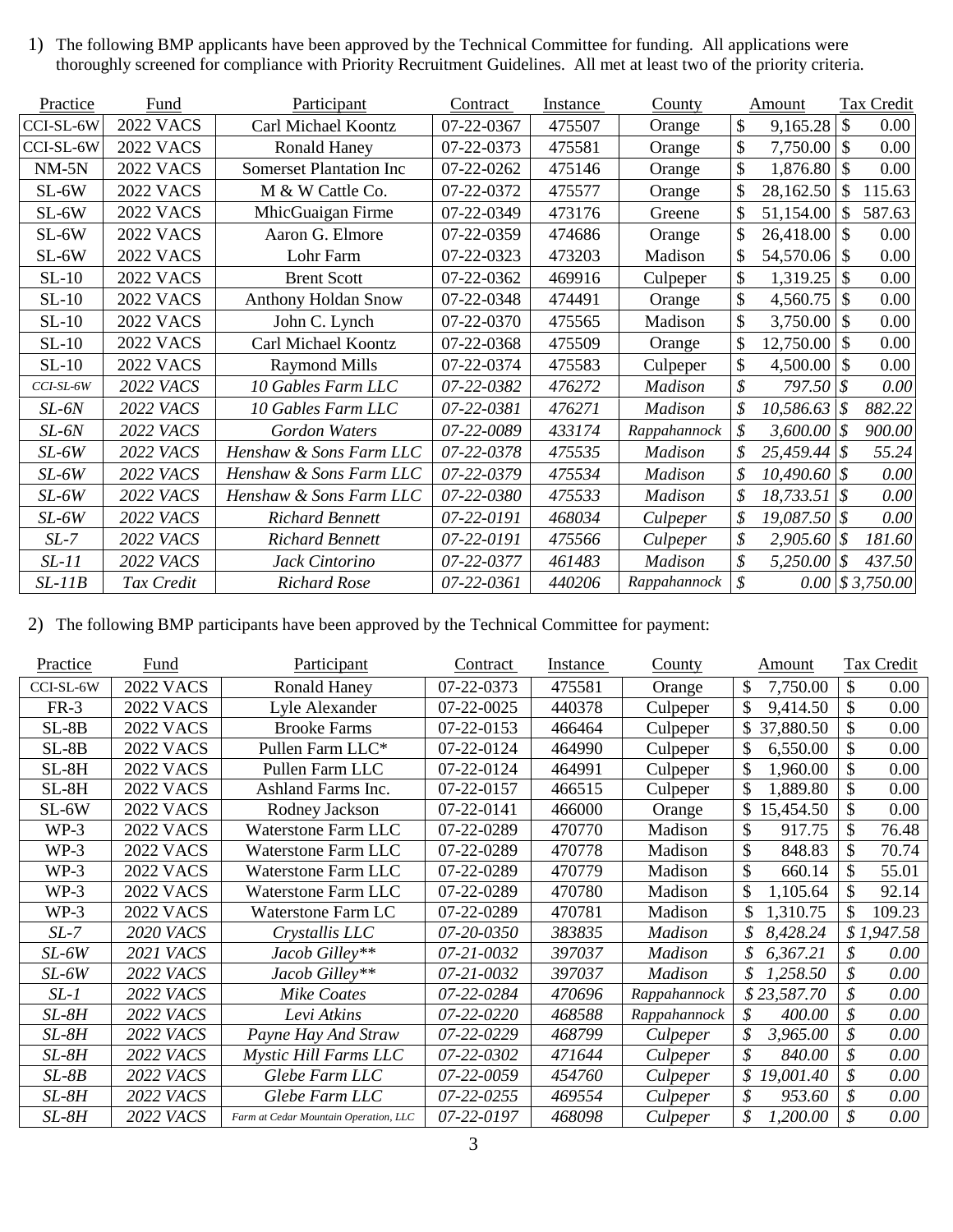| SL-8H | 2022 VACS        | <i>Thomas Clark</i>    | 07-22-0199       | 468147 | Culpeper | ,980.00  | $0.00\,$ |
|-------|------------------|------------------------|------------------|--------|----------|----------|----------|
| SL-8H | 2022 <i>VACS</i> | Moriah Grain Farm LC   | 07-22-0071       | 456644 | Culpeper | 6.600.00 | $0.00\,$ |
| SL-10 | 2022 VACS        | .R. & J.G. Goodwin LLC | $07 - 22 - 0295$ | 470825 | Orange   | 8,371.50 | $0.00\,$ |
| SL-10 | 2022 VACS        | .R. & J.G. Goodwin LLC | $07 - 22 - 0295$ | 470834 | Orange   | 281.25   | $0.00\,$ |

\*Increase for additional acres planted for cover crop.

\*\*Increase in payment amount for component costs related to the 2022 CB VACS Transfer.

3) The following Robinson River Residential applicants have been approved by the Technical Committee for funding:

| Practice | Fund     | Participant             | Contract   | Instance | <b>County</b> | Amount   |
|----------|----------|-------------------------|------------|----------|---------------|----------|
| $RB-1$   | DEQ16679 | <b>Tiffany Woodward</b> | 07-22-0365 | 475446   | Madison       | \$175.00 |
| $RB-1$   | DEQ16679 | James Smith             | 07-22-0364 | 475445   | Madison       | 175.00   |
| $RB-1$   | DEQ16679 | Regina Dodson           | 07-22-0363 | 475444   | Madison       | 280.00   |
| $RB-1$   | DE016679 | Eileen Early            | 07-22-0376 | 476191   | Madison       | \$175.00 |
| $RB-1$   | DEQ16679 | Christine Carder        | 07-22-0383 | 476423   | Madison       | 175.00   |
| $RB-1$   | DE016679 | Johnny Roberts          | 07-22-0385 | 476427   | Madison       | 175.00   |

4) The following Upper York River Residential applicants have been approved by the Technical Committee for funding:

| Practice | Fund    | Participant        | Contract         | Instance | County | Amount      |
|----------|---------|--------------------|------------------|----------|--------|-------------|
| $RB-3M$  | PO16974 | Raymond Hoy        | 07-22-0371       | 475575   | Orange | $0.0000$ .  |
| $RB-3M$  | PO16974 | Preston Morris Sr. | 07-22-0384       | 476424   | Orange | 1,000.00    |
| $RB-3M$  | PO16974 | Luther Bergstrom   | 07-22-0386       | 476430   | Orange | 1,000.00    |
| $RB-5$   | PO16974 | James Heglar       | 07-22-0388       | 476513   | Orange | \$15,600.00 |
| RB-3     | PO16974 | Michael Johnson    | $07 - 22 - 0315$ | 476428   | Orange | 2,500.00    |

5) The following Upper York River Residential participant has been approved by the Technical Committee for payment:

| Practice    | ∼und         | Participant                  | Contract             | Instance | _ounty | Amount |
|-------------|--------------|------------------------------|----------------------|----------|--------|--------|
| $RB-$<br>5M | .1697<br>D∩1 | $\sim$<br>Darnel.<br>Jeffrey | 0.212<br>07-1<br>--- | 172842   | Jrange | 270.00 |

*6) The following Robinson River Residential participants have been approved by the Technical Committee for payment:*

| Practice | 'und            | <b>Participant</b> | <i>Lontract</i> | Instance | <i>Lounty</i> | Amount |
|----------|-----------------|--------------------|-----------------|----------|---------------|--------|
| $RB-$    | <i>DEO16679</i> | Tiffany Woodward   | 07-22-0365      | 475446   | Madison       | 175.00 |
| $RB-$    | DE016679        | James Smith        | 07-22-0364      | 475445   | Madison       | 175.00 |

*7) Transfer of Responsibility – Roland Sherrod (2020 VACS, Contract # 07-20-0074, Instance # 363496) is transferring responsibility to Joel Kalvesmaki.* 

- 8) Transfer of Responsibility Marjorie Bender (Upper York, Contract # 07-18-0645, Instance # 305411) is transferring responsibility to Jennifer Smith.
- 9) The District Manager gave an update on the dams:
	- a. Annual dam inspections have been completed.
	- b. The following dam maintenance work will be contracted out:
		- i. Mow each dam twice, as needed.
		- ii. Perform minor spraying on some dams as needed.
		- iii. Daylight V ditches at 2 dams.
		- iv. Fill and compact low spots on 2 dams.
		- v. Clean trash rack at Dams 2A and 1B.
		- vi. Fence repair at Dams 1B and 4.
		- vii. Minor tree removal at Dam 4.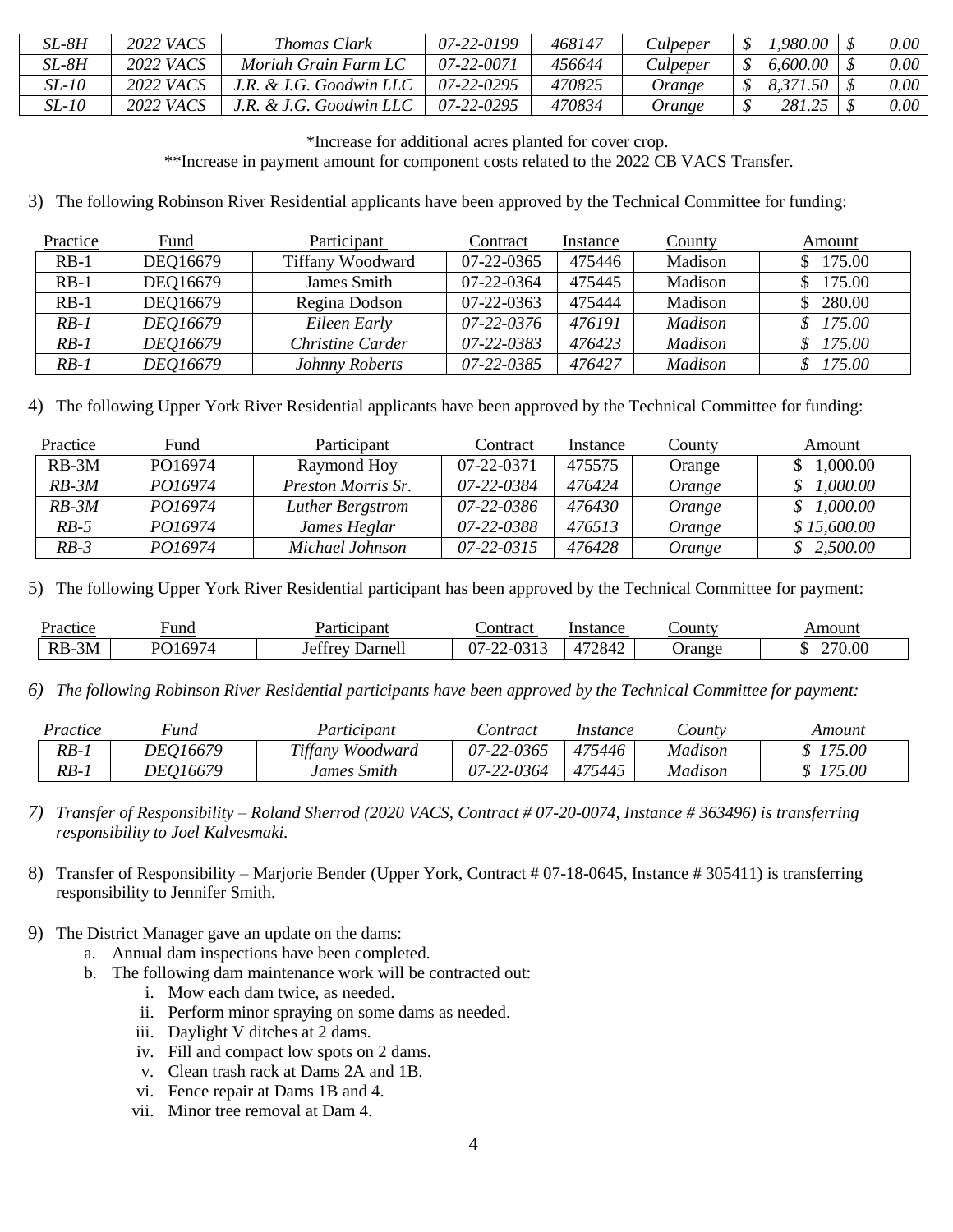- c. The bids for the mowing of the dams will be opened at the May  $24<sup>th</sup>$  Technical Committee meeting; Board delegated authority assumed.
- d. The bids for the renovation and restoration of the wave berm at Beautiful Run Dam 2A will be opened at the June  $7<sup>th</sup>$ Board meeting.
- e. The Technical Committee will review the engineering firm portfolios received for consideration for a term contract by the end of June and hopes to announce the results by July  $22^{nd}$ .
- 10) The Technical Committee continues to delegate the authority to the District Manager to sign BMP contracts on behalf of the Board of Directors on an as needed basis.
- 11) The Technical Committee discussed current costs of materials related to establishing new power for ag bmp projects, and fluctuating costs in respect to FY 2023's cost-estimate list. Staff will work on collecting current estimates for the Committee to review and update the cost-estimate list for FY'23.
- 12) A letter from a contractor regarding material costs was reviewed by the Committee.
- 13) The Technical Committee instructed for the District Manager to address several topics at Thursday's Virginia Soil and Water Conservation Board meeting: raising the VACS participant annual caps, considering multi-year whole farm contracts, and applying revised cost lists for the VACS program to any carryover projects. All issues were thought to help with next year's program allocation.
- 14) The Technical Committee briefly discussed a District sponsored grazing management education event in Culpeper County in June.
- 15) The table below is an overview of the current 2022 VACS funds:

| <b>Total Allocation</b>     | 4,724,417.07       |
|-----------------------------|--------------------|
| Transferred to FY 20 & 21   | 275,582.93         |
| Requested                   | 4,172,719.26 (88%) |
| Approved                    | 3,231,949.91 (82%) |
| <b>Funds Left to Commit</b> | 836,018.96         |

R. Bradford moved to approve the Technical Committee Report without any further discussion and grant the Technical Committee's request for accepting and awarding dam bids. S. Hill seconded the motion. (R. Bradford, S. Hill, unanimous)

## **6) CLOSED SESSION: PERSONNEL PERFORMANCE MATTERS AND LITIGATION**

R. Runkle moved that the Board go into Closed Session at 10:17 A.M. as provided for in the Code of Virginia Section 2.2-3711(A) (1) and to discuss personnel performance matters and Code of Virginia Section 2.2-3711(A) (7) to discuss current litigation. The Associate Directors and the District Manager were invited to attend. R. Bradford seconded the motion. (R. Runkle, R. Bradford unanimous)

Following the return from Closed Session, R. Runkle moved to reconvene at 10:51 A.M. (unanimous). Pursuant to the Code of Virginia Section 2.2-.3712. (D), "I move that the Board certify that to the best of the Board's knowledge only matters lawfully exempted and as identified in the motion by which the Closed Session was convened were heard or discussed by this Board". S. Hill seconded the motion. (R. Runkle, S. Hill, unanimous)

R. Bradford moved to accept the recommendations from the Personnel Committee. T. O'Halloran seconded the motion. (R. Bradford, T. O'Halloran, unanimous)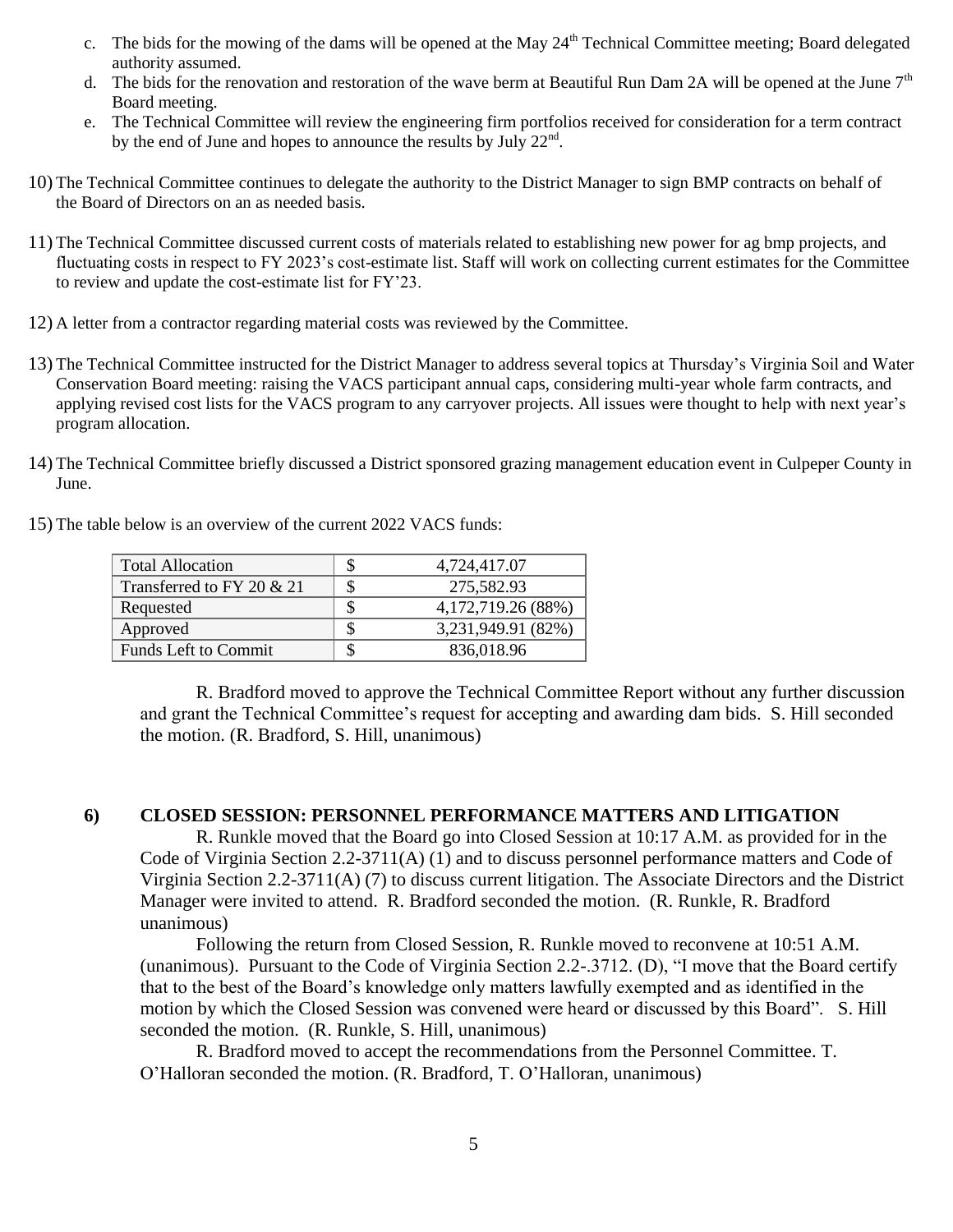### **7) DIRECTOR REPORTS**

S. Hill reported that he attended the Virginia Soil and Water Conservation Board Meeting in April where the Cost Share Manual was approved and the Desktop Guide was reviewed. The state still has not confirmed a budget. The next meeting will be on May  $18<sup>th</sup>$  unless the budget is not yet approved, in which case the meeting will be rescheduled for a later date.

D. Verhoff recommended two books. The first book was *Restoration Agriculture* written by Mark Shepard, and the second book was *New Farm Language* written by W. Joe Lewis.

T. O'Halloran shared that the Culpeper Farm Bureau will be helping to spread the word of the District's Strategic Planning Survey to increase participation.

S. Sharpe announced that the Realtor Program has been cancelled again due to lack of sign up, but that it will be scheduled again at a later date. She also shared that she will be beginning a "How to Start a Farm" Program that will take place every Tuesday for four Tuesdays and that a Forage Program will take place at the end of May or beginning of June.

L. Graves announced that he attended the Area II Meeting and that the Association Golf Tournament will take place on May  $25^{\text{th}}$ .

#### **8) STAFF REPORTS**

R. Jacobs reported that he has been working on reviewing Greene County Erosion Control Plans and that he attended Envirothon.

S. DeNicola reported that upon her return to working in person she has reached over four hundred students in the five-county district. She also invited Directors to present scholarship certificates to the winners of the District's Scholarships. Rappahannock will take place on May 12<sup>th</sup>. Madison will take place on May 19<sup>th</sup>. Culpeper (Eastern View) will take place on May 25<sup>th</sup>.

W. Yager announced that the Orange County Clean Water Farm Award to the McConnell Family was presented last Monday by himself, G. Wichelns, R. Brame, R. Bradford, and James Martin, DCR Division Director of Soil and Water Conservation.

A. McCullen announced that the Madison County Clean Water Farm Award to Mr. Jewett was presented by herself and K. Dellinger this month and Mr. Martin, DCR, was also in attendance.

D. Massie reported that the Grazing Field Day will take place on June  $16<sup>th</sup>$  and that he hopes for a signup of at least fifteen people.

G. Wichelns highlighted the area of the Operations Committee Report that highlights the three flood water control dam advertisements that the District is currently accepting responses to. There are three separate requests including mowing and maintenance, wave berm construction, and engineering services. He also reported that DEQ has a grant opportunity that is open through August and that he plans on submitting a grant request for a \$300,000 Ag and Septic grant to cover the Mountain Run/Muddy Run area of Culpeper County. He also reported that he attended the Soil and Water Board Meeting and that a budget of \$8.9 million was proposed for the Culpeper District Cost-Share Program and that there will be Admin/Operation funding formula changes that are likely to create increases in funding in that category as well. G. Wichelns also reported that the Strategic Planning Survey is still open and that the responses will be taken into consideration for Plan updates which will become available for approval in the July Board Meeting.

### **9) AGENCY REPORTS**

DCR – D. Cross submitted a written report and discussed a few items from the report. She suggested that the District Finance Committee should review the recommendations that have been provided by the VSWCB Audit Subcommittee from last year's audits of 23 districts, Culpeper not included. She reminded directors and staff that projects needing DCR approval for carryover need to be submitted no later than May  $13<sup>th</sup>$  and that secondary considerations need to be done before June  $30<sup>th</sup>$ . She also brought attention to upcoming trainings and other important dates.

6